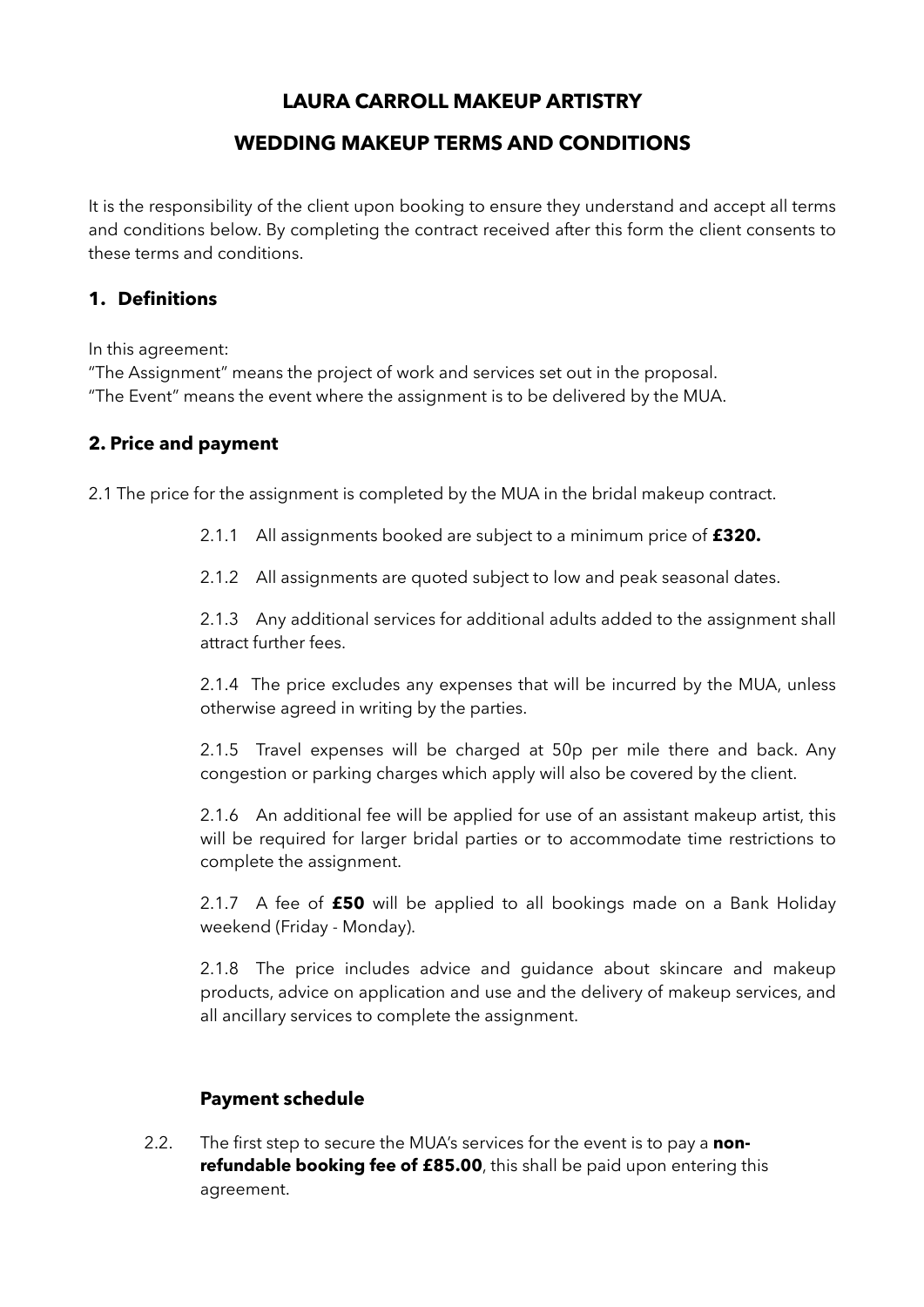The fee is to secure the date and the preparation and administrative time required to deliver the assignment. This ensures exclusivity in the MUA's diary and refuses all other enquiries for that date.

- 2.3 A trial date is then booked and upon booking the trial the price is to be paid to the MUA in full.
- 2.4 If after the trial the client is still happy to proceed with the booking, a part payment of 25% of the full price is to be made by the client to the MUA within 7 days of the trial date.
- 2.5 The client shall pay the remaining balance of the price 1 calendar month prior to the wedding day.

 Both the wedding day reservation fee of £85.00 and 25% of the full price that has been paid by the client will be deducted from the total price to reveal the final amount owed to the MUA from the client.

## **3. Cancellation of agreement**

3.1. Once the booking fee has been paid, the assignment can be cancelled by either party in writing or by email subject to the matters set out in this clause.

#### **MUA cancellation**

- 3.2. If the MUA cancels the assignment, any monies paid by the client will be repaid by the MUA to the client within 30 days of cancellation. No further sum or compensation will payable to the client by the MUA arising from such cancellation.
- 3.3. Upon cancellation of the MUA other suppliers will be recommended.

#### 3.4 **Client cancellation**

 3.4.1 Once paid, the booking fee paid by the client is non-refundable. This includes any breach of contract due to force majeure.

3.4.2 If the client seeks to cancel this assignment 7 days after entering this agreement but more than 30 days before the event then the wedding day reservation fee shall be forfeited, any expenses incurred as at the date of cancellation must be paid by the client, and those paid shall also be nonrefundable.

3.4.3 The client will have made payment in full 1 calendar month before the event. If the client cancels this assignment within 30 days or less of the event, then the fees in full plus any expenses incurred as at the date of cancellation will not be refunded.

3.4.4 If after cancelling the assignment the client wishes to rebook the MUA another contract will be drawn and a new booking fee will be paid by the client to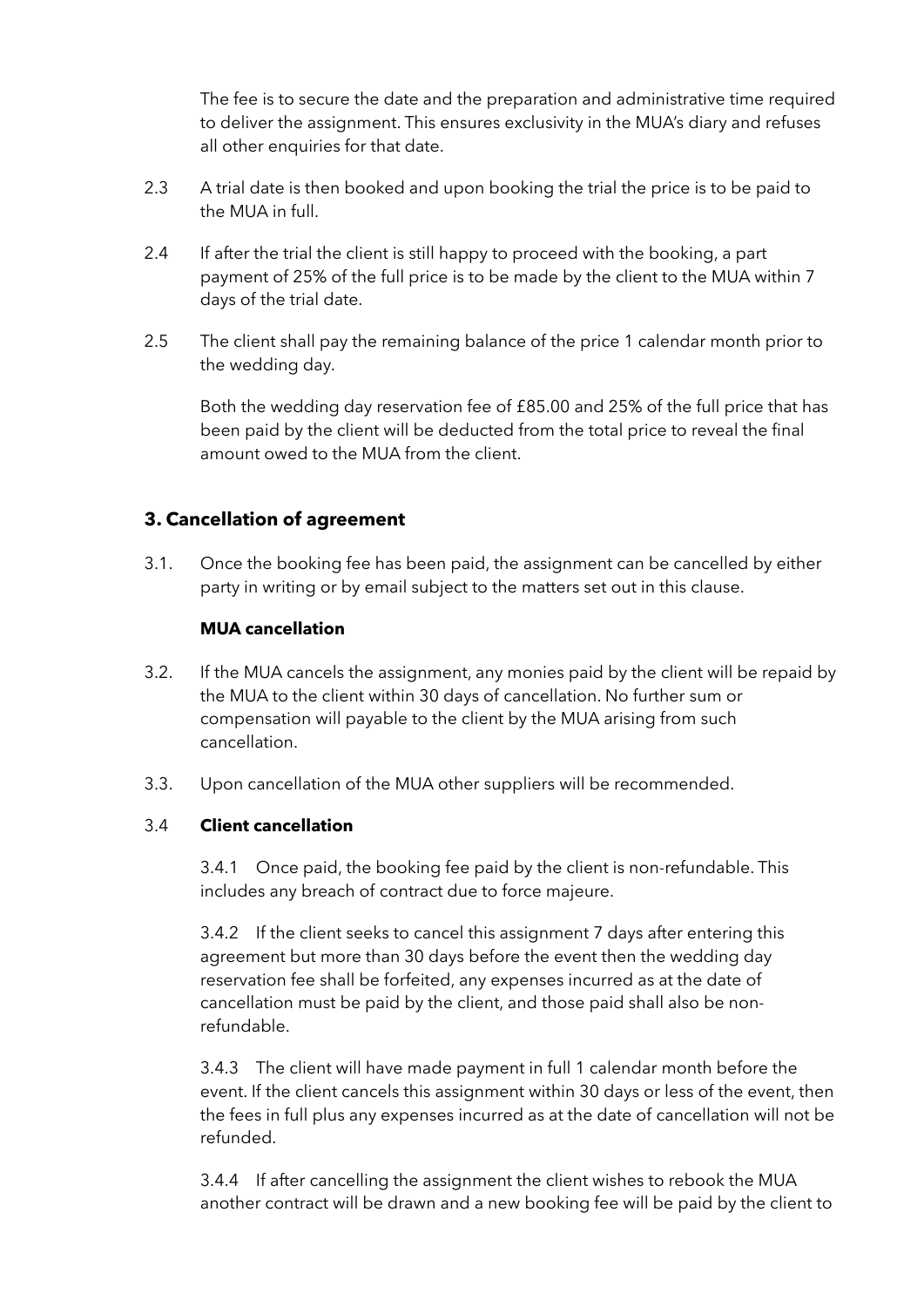the MUA to start a new assignment.

### **4. The Assignment**

- 4.1 The MUA reserves the right to use images of her work during the assignment for marketing, promotional, competition and editorial purposes. If you **do not** wish to give consent to this use of the work or your image, then you must confirm this by email within 7 days of entering into this agreement.
- 4.2 Date changes to the wedding event must be submitted in writing and the new date is subject to availability. If the new date cannot be accommodated by the MUA, this will constitute a cancellation and clause 3 will apply.
- 4.3 Final numbers receiving the services at the event must be received in writing from the client when filling out the booking contract form. If numbers subsequently increase, the MUA reserves the right to increase their price accordingly. If numbers subsequently decrease, the minimum price set out by the MUA will still apply.
- 4.4 The MUA reserves the right to refuse services to the client, or any connected person, if they show symptoms of any infectious condition, or use, or threaten, abusive or inappropriate behaviour.
- 4.5 The MUA reserves the right to use the additional services and assistance of other MUA's, if it is necessary to deliver the assignment. The addition of an assistant will incur an assistant fee as stated in clause 2.1.6.

### **5. Trial sessions**

 5.1 Trials may only be booked after securing the clients date and the assignment by paying the wedding day booking fee.

5.2 All trial sessions can last up to 2.5 hours and are held at the MUA's studio.

5.3 Please note Friday and Saturday trial appointments are subject to availability due to other wedding bookings. Trials may be booked on all days but Sundays.

5.4 Should the client have a trial booked and the MUA has been requested for a wedding assignment, the MUA reserves the right to reschedule your trial appointment giving at least 2 weeks notice.

5.5 Trials are recommended to be undertaken at the latest 3 months before the event, and can be booked anytime from the initial booking agreement.

 5.6 If less than 7 days notice is given by the client to rearrange or cancel the trial appointment, the client then must make a new payment of 50% of the trial cost to secure a new date.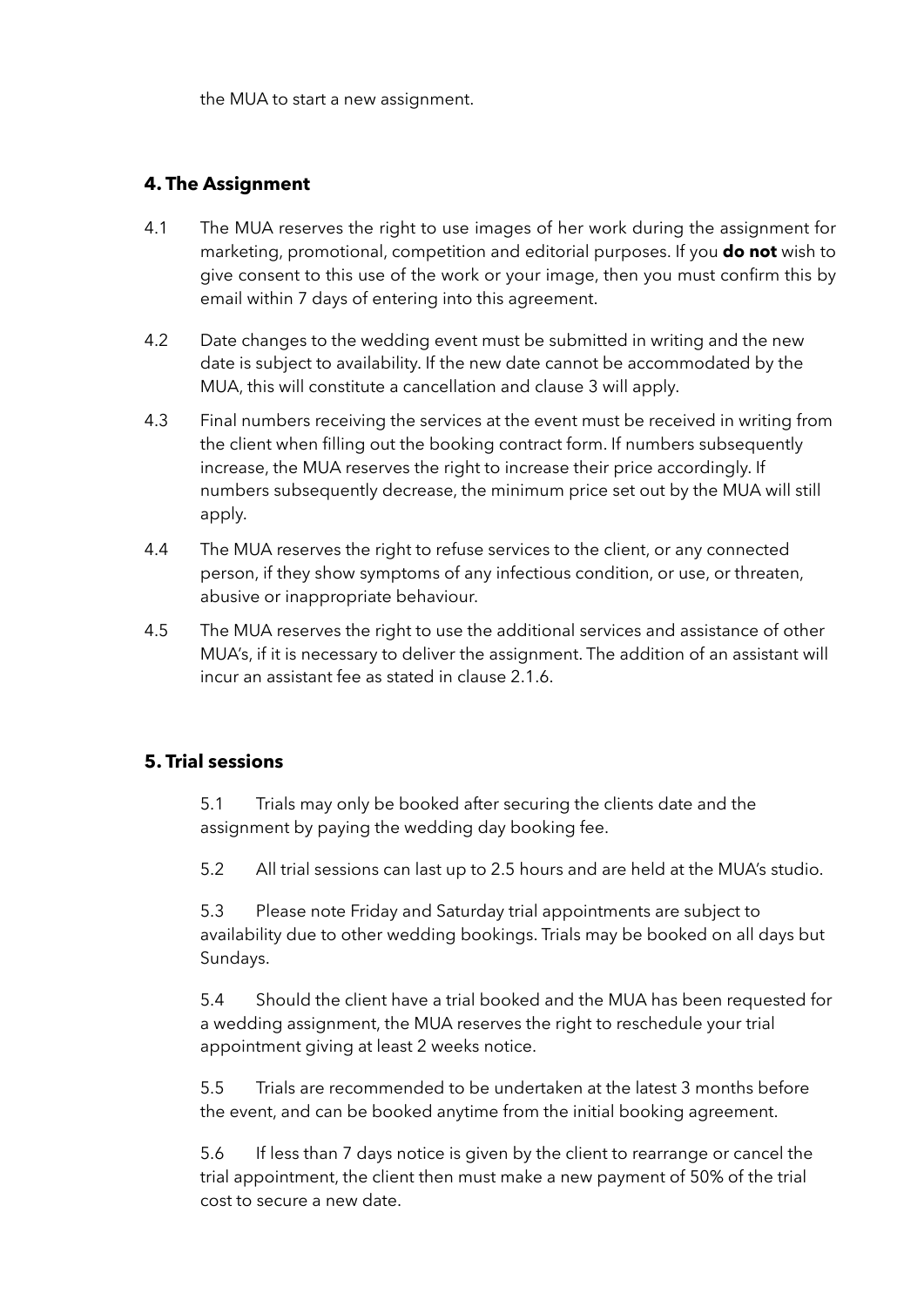5.7 Should the client request a second trial, the price of a trial is the same each time.

# **6. Allergies**

- 6.1 The MUA will not be held responsible for any allergies or reactions caused by our goods.
- 6.2 It is the client's responsibility to inform the MUA in writing of any sensitivities/ allergies/intolerances the bridal party may have at the completion of the contract. The MUA cannot accept any liability for allergies or reactions where they have not been advised of such risks. Please state this in your bridal makeup contract.

# **7. General Conditions**

- 7.1 Verbal or email instructions by the client to proceed will constitute an acceptance in full of these Terms and Conditions.
- 7.2 The Fees will be paid after invoices rendered from time to time. No VAT is applicable. Payment terms are 7 days, and payment is not deemed to have been made until the fees have been paid in full. If payment is not made in full and within time the services may be suspended and payment in advance may be required before the services are re - commenced.
- 7.3 The MUA reserves the right to require some or all of the fees to be paid in advance of the commencement of the services where applicable and agreed in writing. If payment is not made in accordance with the above clauses, the MUA reserves the right to charge an administration fee of £50 to late payments together with interest at the rate prescribed by the Late Payment of Commercial Debt (Interest) Act 1998 from the date payment was due until the date payment is made.
- 7.4 Each party will keep the confidential information of the other party and any third party confidential and secret, and only use it for the purposes of supplying the services or making proper use of the services. Each party recognises and accepts its obligations with regard to the control and the processing of personal data under the current data protection legislation and regulations.
- 7.5 The MUA will use reasonable care and skill in performing the services.
- 7.6 The MUA's liability in respect of any loss of good will, loss of business, loss of profits, loss of anticipated savings, loss of use or for any other consequential, special or indirect loss or damage will be NIL.
- 7.7 In respect of any other direct losses (in Contract or Tort) the total liability of the MUA will not exceed the return of all payments received, and thus the limit of liability shall not exceed the value of the services provided.